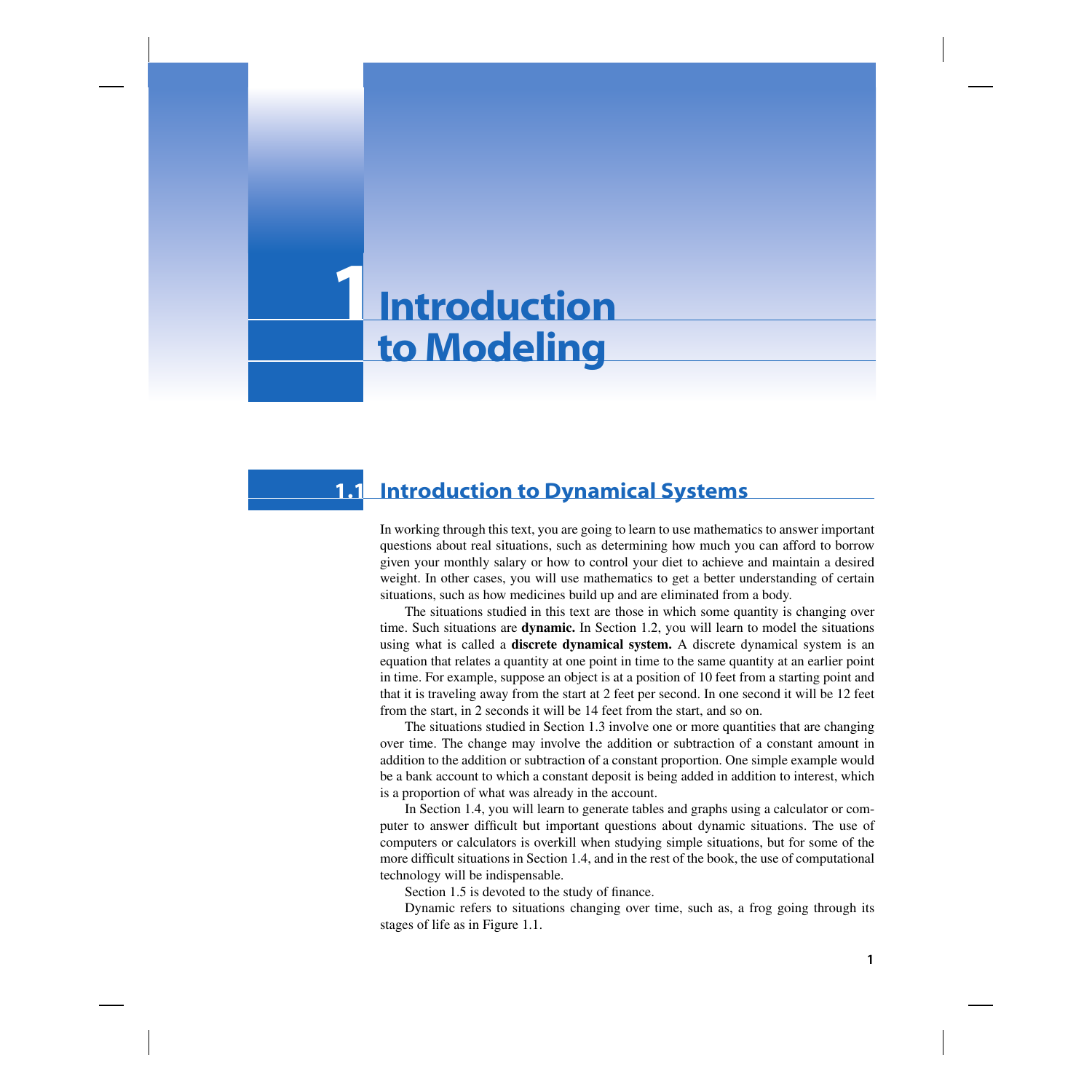

## **1.2 Examples of Modeling**

In this section, you will learn the notation that will be used throughout the book and will use this notation to begin describing some simple dynamic situations, that is, situations in which something is changing. You will then study these situations using 2 different approaches. When studying the situations, I will point out some advantages and disadvantages of each approach.

Consider the following simple situation. Suppose you earn \$15 per hour tutoring mathematics. You wish to know how much money you will earn for tutoring different amounts of time. Table 1.1 gives some possible results.

#### **TABLE 1.1 Amount earned for tutoring different numbers of hours.**

| hours worked |  |    |    |    |
|--------------|--|----|----|----|
| money earned |  | 30 | 45 | 60 |

The first step in modeling is to assign variables. Let *n* represent the number of hours worked. The variable *n* is called the **independent variable** and usually represents time.

Let *u* represent the amount of money earned tutoring. The variable *u* depends on *n*, the number of hours worked, and will usually be written as  $u(n)$ , meaning the amount of money earned for tutoring *n* hours. Therefore *u* is called the **dependent variable.** The dependent variable is a **function** of the independent variable. Table 1.2 gives the value of the dependent variable for several values of the independent variable. For example,  $u(3) = 45$  is read as "the amount of money earned for working 3 hours is 45 dollars."

### **TABLE 1.2 Values of** *u***(***n***) for several values of** *n***.**

| <b>hours</b> worked $n = 0$                                                    | $n=1$ | $n=2$ | $n=3$ | $n=4$ |
|--------------------------------------------------------------------------------|-------|-------|-------|-------|
| <b>money earned</b> $u(0) = 0$ $u(1) = 15$ $u(2) = 30$ $u(3) = 45$ $u(4) = 60$ |       |       |       |       |

The dependent variable represents the size or amount of what is changing as the independent variable changes, such as the distance our car is from home after several hours, the amount of money in an account after several years, or the prevalence of a particular genetic trait after several generations.